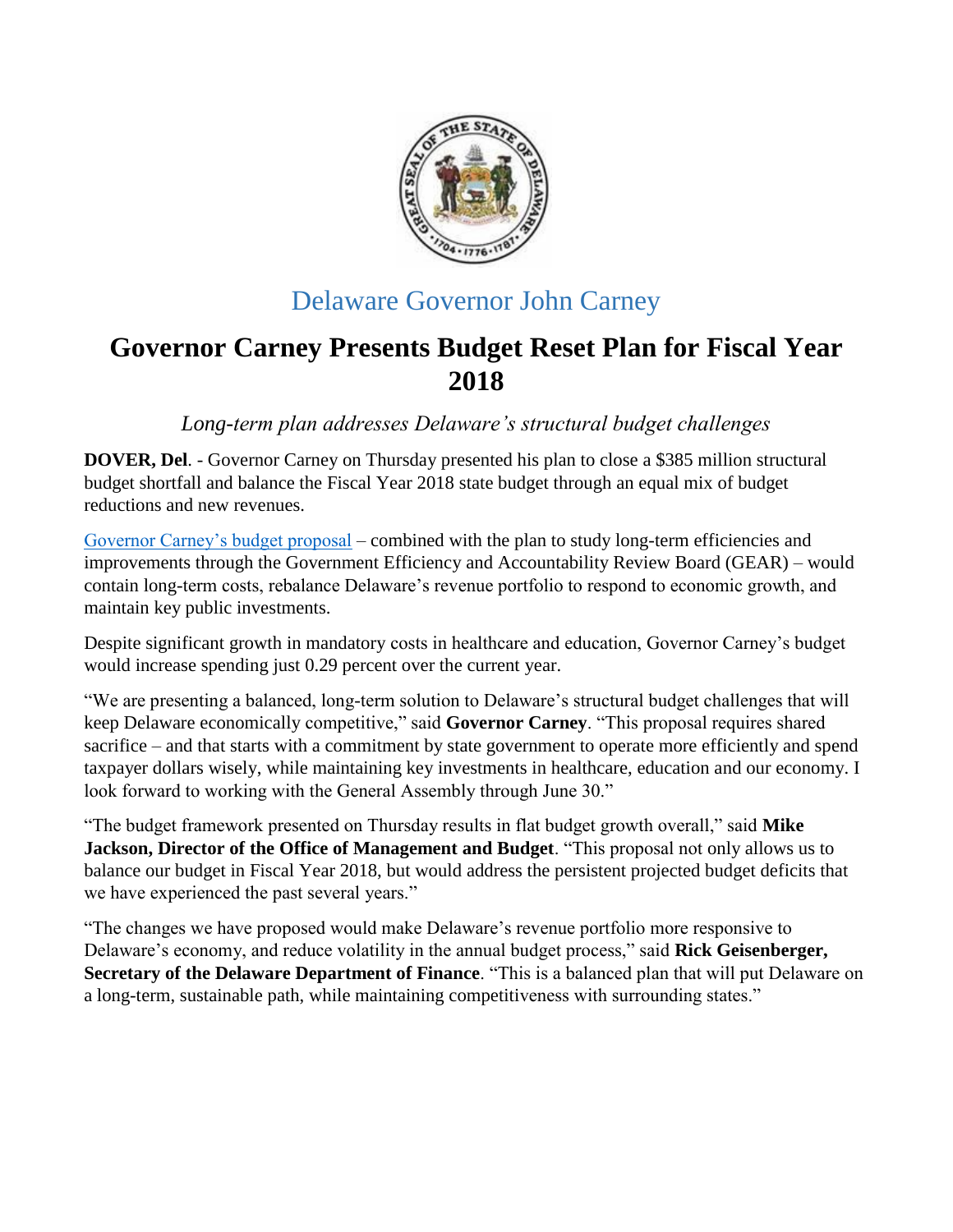*Key portions of Governor Carney's financial plan*:

## **Making Government More Efficient**

**4.5 percent**: Total reduction to state agency discretionary funds. **\$6.5 million**: Reduction to adjust cost share in employee health plans. **\$5.0 million**: Eliminate 200 vacant positions. **\$3.5 million**: Eliminate double state share.

### **Immediate Budget Reductions**

**\$25 million** to reduce funding for Open Space, Farmland and the Energy Efficiency Fund until resources are available.

**\$5 million** to reduce the Senior Property Tax Credit by \$100.

**\$3.3 million** in higher education reductions.

**\$2.6 million** to reduce Medicaid dental reimbursements by 14%.

**\$1.2 million** in reductions for fleet services and energy expenditures.

**\$594,300** for a reduction to pass-through programs.

**\$460,800** to reduce funding for Delaware Art, and Library Standards.

**\$125,000** to close the Polly Drummond Hill Yard Waste site.

**\$171,000** to eliminate the Board of Parole.

### **Investing in Public Education**

*Preserving Core Investments*:

**\$25.1 million** for new teachers in Delaware classrooms.

**\$4.7 million** to maintain investments in Early Childhood Education.

**\$1.0 million** for Opportunity Grants for schools serving disadvantaged students.

### *Proposed Reductions*:

**\$22 million** reduction to Educational Sustainment Fund; Delaware school districts would receive flexibility to raise the match tax without referendum to cover reductions to the Sustainment Fund. **\$15 million** reduction to school district & charter school operations.

## **Key Investments**

### *Promoting a Healthy Delaware*

**\$11.8 million** to fully fund Medicaid for low-income Delawareans, Delawareans with disabilities, and Delaware seniors for long-term care.

**\$1.0 million** to add funding for substance abuse treatment services.

### *Access to Quality Housing*

**\$4.0 million** to maintain funding for affordable housing through the Housing Development Fund. **\$3.0 million** for the State Rental Assistance Program, which targets assistance for specific groups with a high need, such as Delawareans with disabilities, those aging out of foster care, and homeless veterans.